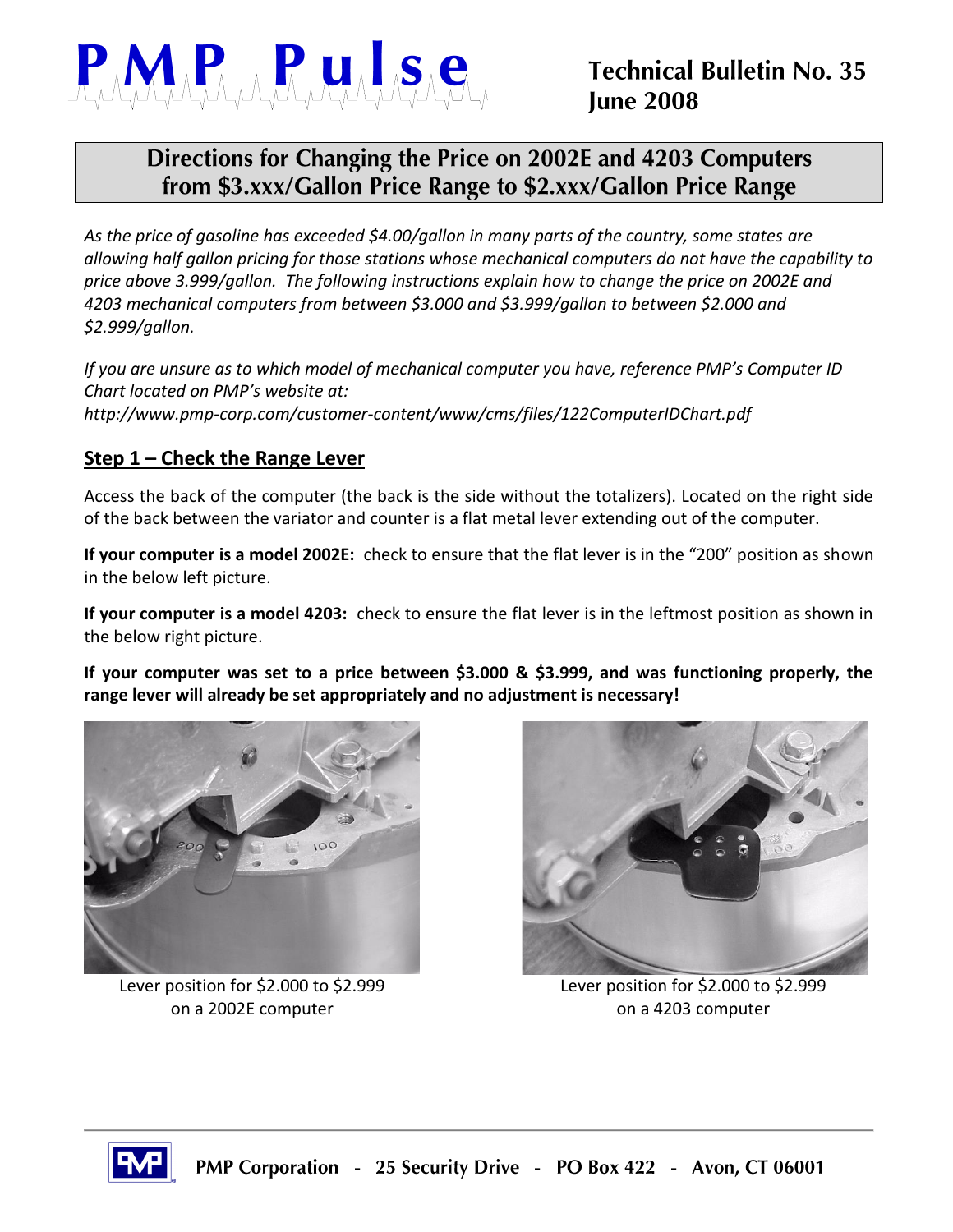## **Step 2 – Remove the \$3.999/Gallon Gear Kit**

2002E and 4203 Computers that price above \$2.999/gallon have been upgraded with a \$3.999/gallon gear kit. To price between \$2.000 and \$2.999/gallon you must remove the gear kit as shown below.



A. Locate the white plastic compound gear and remove and save the cotter pin.



C. Remove and save the white plastic compound gear.



E. Remove the cotter pin from the dollar drive shaft.



B. Remove and save the top washer which has an outer diameter of 5/8".



D. Remove and save the bottom washer which has an outer diameter of 5/16".



F. Slide the washer up the dollar drive shaft and insert the dollar drive shaft vertical pin (you will need to rotate the gear to get the pin to seat into the bottom gear).